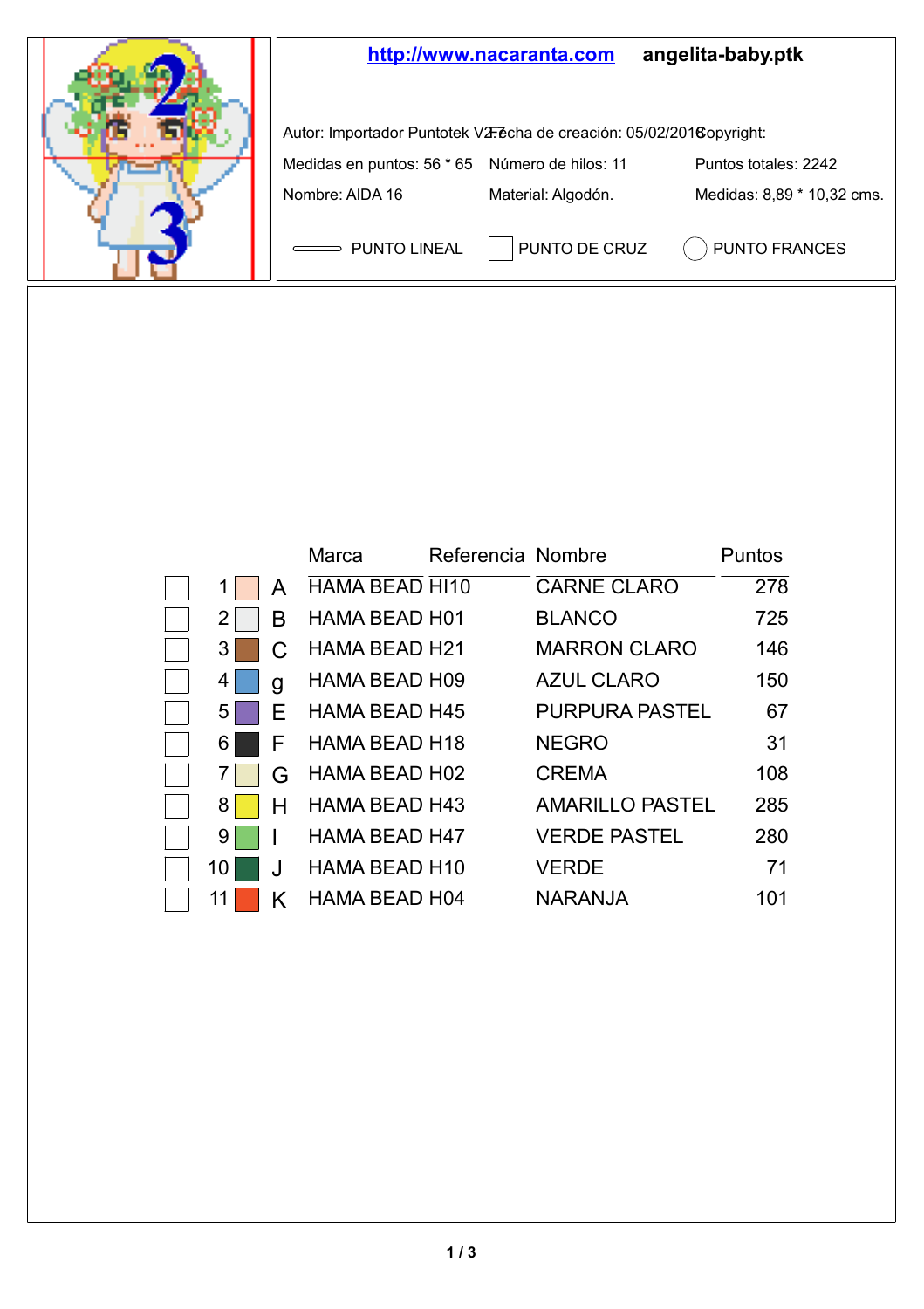|    |                                                 |                                  |                         |                                                           |                         |                                                    |                         |                                                                                                     | 10                      |                  |                              |                              |                         |                  |                         |                         |                                     |                         | 20                      |                         |                         |                               |                         |                                                              |                         |                                                                         |                                                                                                                        |                         | 30                         |                         |                               |                           |                         |                         |                                                    |                         |                | 40                      |                         |                         |         |                         |                         |                                                                                                      |                         |                                                                                                      | 50                      |                              |                         |                         |                |              |
|----|-------------------------------------------------|----------------------------------|-------------------------|-----------------------------------------------------------|-------------------------|----------------------------------------------------|-------------------------|-----------------------------------------------------------------------------------------------------|-------------------------|------------------|------------------------------|------------------------------|-------------------------|------------------|-------------------------|-------------------------|-------------------------------------|-------------------------|-------------------------|-------------------------|-------------------------|-------------------------------|-------------------------|--------------------------------------------------------------|-------------------------|-------------------------------------------------------------------------|------------------------------------------------------------------------------------------------------------------------|-------------------------|----------------------------|-------------------------|-------------------------------|---------------------------|-------------------------|-------------------------|----------------------------------------------------|-------------------------|----------------|-------------------------|-------------------------|-------------------------|---------|-------------------------|-------------------------|------------------------------------------------------------------------------------------------------|-------------------------|------------------------------------------------------------------------------------------------------|-------------------------|------------------------------|-------------------------|-------------------------|----------------|--------------|
|    |                                                 |                                  |                         |                                                           |                         |                                                    |                         |                                                                                                     |                         |                  |                              |                              |                         |                  |                         |                         |                                     |                         |                         |                         |                         |                               | EIE                     | н                                                            | IE.                     |                                                                         | EE                                                                                                                     | EI                      | E                          | Е.                      | EE                            |                           |                         |                         |                                                    |                         |                |                         |                         |                         |         |                         |                         |                                                                                                      |                         |                                                                                                      |                         |                              |                         |                         |                |              |
|    |                                                 |                                  |                         |                                                           |                         |                                                    |                         |                                                                                                     |                         |                  |                              |                              |                         |                  |                         |                         |                                     |                         |                         | EEI                     | Е                       | Н                             | н                       | н                                                            | Iн                      | н                                                                       | н                                                                                                                      | H                       | $\overline{\mathsf{H}}$    | н                       |                               |                           | $H$ $H$ $E$ $E$ $E$     |                         |                                                    |                         |                |                         |                         |                         |         |                         |                         |                                                                                                      |                         |                                                                                                      |                         |                              |                         |                         |                |              |
|    |                                                 |                                  |                         |                                                           |                         |                                                    |                         |                                                                                                     |                         |                  |                              |                              |                         |                  |                         |                         |                                     | EE                      | н                       | н                       | н                       | н                             | н                       | Н                                                            | н                       | н                                                                       | н                                                                                                                      | н                       | Н                          | н                       | $\overline{H}$                | н                         | н                       | н                       | HEE                                                |                         |                |                         |                         |                         |         |                         |                         |                                                                                                      |                         |                                                                                                      |                         |                              |                         |                         |                |              |
|    |                                                 |                                  |                         |                                                           |                         |                                                    |                         |                                                                                                     |                         |                  |                              |                              |                         |                  |                         |                         | н<br>E                              | н                       | н                       |                         |                         | н                             | н                       | н                                                            |                         | н                                                                       | н                                                                                                                      |                         | н                          | н                       | Н                             | н                         | н                       | н                       | H                                                  | н                       | E              |                         |                         |                         |         |                         |                         |                                                                                                      |                         |                                                                                                      |                         |                              |                         |                         |                |              |
|    |                                                 |                                  |                         |                                                           |                         |                                                    |                         |                                                                                                     |                         |                  |                              |                              |                         |                  | E                       | н                       | $\overline{H}$                      | $\overline{\mathbf{H}}$ | H                       | Ħ                       | н                       | $\overline{H}$                | $\overline{H}$          | $\overline{H}$                                               | $\overline{H}$          | н                                                                       | H                                                                                                                      | н                       | $\overline{H}$             | $\overline{H}$          |                               | $\overline{H}$            | $\overline{H}$          | $\overline{H}$          | $\overline{H}$<br>н                                | $\overline{H}$          | $\overline{H}$ | E                       |                         |                         |         |                         |                         |                                                                                                      |                         |                                                                                                      |                         |                              |                         |                         |                |              |
|    |                                                 |                                  |                         |                                                           |                         |                                                    |                         |                                                                                                     |                         |                  |                              |                              |                         | EI               | $\overline{\mathsf{H}}$ | н                       | $\overline{\mathbf{H}}$             | н                       | $\overline{H}$          | н                       | н                       | $\overline{\mathbf{H}}$       | н                       | $\overline{H}$                                               | Ή                       | $\overline{\mathsf{H}}$                                                 | $\overline{\mathsf{H}}$                                                                                                | н                       | $\overline{\mathbf{H}}$    | н                       | $\frac{H}{H}$                 | $\overline{\mathsf{H}}$   | $\overline{H}$          | $\overline{\mathbf{H}}$ | $\overline{H}$<br>н                                | н                       | $\overline{H}$ |                         | <b>HE</b>               |                         |         |                         |                         |                                                                                                      |                         |                                                                                                      |                         |                              |                         |                         |                |              |
|    |                                                 |                                  |                         |                                                           |                         |                                                    |                         |                                                                                                     |                         |                  |                              |                              | E                       | н                | н                       | н                       | н                                   | н                       | н                       | н                       | н                       | н                             | н                       | Η                                                            | н                       | н                                                                       | н                                                                                                                      | н                       | $\overline{H}$             | н                       | H                             | н                         | н                       | H                       | Н<br>н                                             | н                       | н              | н                       | E                       |                         |         |                         |                         |                                                                                                      |                         |                                                                                                      |                         |                              |                         |                         |                |              |
|    |                                                 |                                  |                         |                                                           |                         |                                                    |                         |                                                                                                     |                         |                  |                              |                              | $K$ $K$                 | н                | $\overline{\mathsf{K}}$ |                         | $\overline{H}$                      | $\overline{\mathbf{H}}$ | $\overline{H}$          | н                       | н                       | $\overline{H}$                | н                       | $\overline{\mathbf{H}}$                                      | ĪΗ                      | $\overline{H}$                                                          | IJ                                                                                                                     | J                       | $\overline{H}$             | $\overline{\mathsf{H}}$ | $\overline{\mathbf{H}}$       | $\overline{\mathbf{H}}$   | $\overline{H}$          | $\overline{\mathbf{H}}$ | $\overline{\mathbf{H}}$<br>н                       | $\overline{A}$          | $\overline{H}$ | π                       | $H \mid E$              |                         |         |                         |                         |                                                                                                      |                         |                                                                                                      |                         |                              |                         |                         |                |              |
|    |                                                 |                                  |                         |                                                           |                         |                                                    |                         |                                                                                                     |                         |                  |                              | B<br>κ                       | $\overline{\mathbf{B}}$ | K                | B                       | в                       | K                                   | $\overline{A}$          | Η                       | н                       | н                       | ш                             |                         | н                                                            | н                       | J                                                                       | T                                                                                                                      |                         | J                          | н                       | н                             | $\overline{A}$            | н                       | $\overline{\mathbf{H}}$ | K<br>н                                             |                         | н              |                         | $K \vert E$             |                         |         |                         |                         |                                                                                                      |                         |                                                                                                      |                         |                              |                         |                         |                |              |
|    |                                                 |                                  |                         |                                                           |                         |                                                    |                         |                                                                                                     |                         | J                | J                            | $\overline{\mathbf{B}}$<br>Κ |                         |                  |                         | в                       | κ                                   |                         | J                       | н                       |                         |                               |                         | Н                                                            | н                       | J                                                                       |                                                                                                                        |                         | Ĵ                          | H                       | J                             |                           | J                       | н                       | B                                                  | $\overline{B}$          | K              | $\overline{\mathbf{B}}$ | $\overline{B}$          | $K$ $E$                 |         |                         |                         |                                                                                                      |                         |                                                                                                      |                         |                              |                         |                         |                |              |
| 10 |                                                 |                                  |                         |                                                           |                         |                                                    |                         |                                                                                                     | J                       |                  |                              |                              |                         |                  |                         |                         |                                     |                         |                         |                         |                         |                               |                         | н                                                            |                         | $\overline{\mathsf{H}}$                                                 | J                                                                                                                      |                         |                            |                         |                               |                           |                         |                         | $\overline{B}$                                     |                         |                |                         | в                       | K                       | E.      |                         |                         |                                                                                                      |                         |                                                                                                      |                         |                              |                         |                         |                |              |
|    |                                                 |                                  |                         |                                                           |                         |                                                    |                         |                                                                                                     | J,                      | J                |                              | $\overline{B}$               |                         |                  |                         | в                       | κ                                   |                         |                         |                         |                         |                               |                         |                                                              | н                       | н                                                                       |                                                                                                                        |                         |                            |                         | K                             |                           | Κ                       | $\overline{\mathsf{K}}$ | K                                                  |                         |                |                         |                         | Ć                       |         |                         |                         |                                                                                                      |                         |                                                                                                      |                         |                              |                         |                         |                |              |
|    |                                                 |                                  |                         |                                                           |                         |                                                    |                         |                                                                                                     |                         |                  |                              | B                            | $\overline{\mathbf{B}}$ |                  | $K$ B                   | $\overline{B}$          | Κ                                   | J                       |                         |                         |                         | J                             | н                       |                                                              | н                       | A                                                                       |                                                                                                                        |                         | Κ                          | B                       | $\boxed{B}$                   | K                         | $\overline{B}$          | $\overline{B}$          | $\overline{B}$<br>Κ                                |                         |                |                         | В                       | κ                       |         |                         |                         |                                                                                                      |                         |                                                                                                      |                         |                              |                         |                         |                |              |
|    |                                                 |                                  |                         |                                                           |                         |                                                    |                         |                                                                                                     |                         |                  |                              | K                            |                         |                  | K                       | K                       | C                                   | $\overline{\mathbf{c}}$ | J                       |                         |                         | J                             |                         |                                                              |                         |                                                                         |                                                                                                                        |                         | K                          | B                       |                               | т                         |                         | $\overline{\mathbf{B}}$ | $K$ B                                              | B                       |                | $K$ $B$                 | $\overline{B}$          | K                       |         |                         |                         |                                                                                                      |                         |                                                                                                      |                         |                              |                         |                         |                |              |
|    |                                                 |                                  |                         |                                                           |                         |                                                    | T                       |                                                                                                     |                         |                  |                              |                              |                         |                  | $\overline{\mathbf{c}}$ | C                       |                                     |                         |                         | Ū                       | J                       | J,                            | $\mathbf C$             | C                                                            |                         | $\mathbf C$                                                             | $\overline{\mathbf{C}}$                                                                                                | $\mathbf C$             | J                          | K                       |                               | K                         |                         | K                       | $\overline{\mathsf{K}}$                            |                         | $\overline{c}$ | $\overline{\mathsf{K}}$ | Κ                       | ı                       |         | C                       |                         |                                                                                                      |                         |                                                                                                      |                         |                              |                         |                         |                |              |
|    |                                                 |                                  |                         |                                                           |                         |                                                    |                         |                                                                                                     | Ū,                      |                  | н                            |                              |                         | C<br>$\mathbf c$ |                         |                         |                                     | Ċ.                      | C                       | A                       |                         |                               |                         |                                                              | B                       | т                                                                       |                                                                                                                        |                         | K                          | $\overline{B}$          |                               | т                         |                         | $\overline{\mathbf{B}}$ | $\overline{\mathbf{c}}$<br>K                       | $\mathbf C$             | J              |                         |                         |                         |         |                         |                         |                                                                                                      |                         |                                                                                                      |                         |                              |                         |                         |                |              |
|    |                                                 |                                  |                         |                                                           |                         |                                                    |                         |                                                                                                     | J                       |                  |                              | н                            |                         |                  | J                       | $\mathbf C$             | C                                   | J                       | J                       | J                       |                         |                               |                         |                                                              | B                       | $\overline{B}$                                                          |                                                                                                                        |                         | K                          | $\overline{\mathbf{B}}$ |                               | $\overline{\mathsf{K}}$   | B                       |                         | $\overline{\mathbf{c}}$<br>Κ                       |                         |                |                         |                         |                         |         |                         | $\overline{B}$          |                                                                                                      |                         |                                                                                                      |                         |                              |                         |                         |                |              |
|    |                                                 |                                  |                         |                                                           | $\overline{g}$          |                                                    |                         |                                                                                                     |                         |                  | $\overline{\mathbf{H}}$      |                              |                         |                  |                         |                         |                                     |                         |                         |                         |                         |                               |                         |                                                              | $\overline{\mathbf{B}}$ | $\overline{\mathbf{B}}$                                                 |                                                                                                                        |                         |                            | K                       | $\overline{B}$                | $\overline{\mathsf{K}}$   | $\overline{\mathsf{K}}$ |                         |                                                    |                         |                |                         | U                       | $\overline{\mathbf{H}}$ |         |                         |                         | B                                                                                                    |                         |                                                                                                      |                         |                              |                         |                         |                |              |
|    |                                                 |                                  |                         | $\begin{array}{c c}\n\hline\ng & g \\ B & B\n\end{array}$ | $\overline{B}$          | g g                                                |                         |                                                                                                     |                         |                  | Η<br>н                       | J                            |                         |                  |                         | $\overline{\mathsf{A}}$ |                                     |                         | J                       | J                       | A                       |                               |                         |                                                              | $\overline{B}$          |                                                                         | $\begin{array}{ c c } \hline \mathbf{B} \\ \hline \mathbf{B} \end{array}$<br>$\begin{array}{c c}\n\hline\n\end{array}$ |                         | B<br>B<br>B<br>B<br>B<br>B | $\overline{A}$          | $\overline{A}$                | T                         |                         | ı                       |                                                    |                         |                |                         |                         |                         |         |                         |                         |                                                                                                      |                         | $\overline{g}$<br>$\mathbf{g}$                                                                       |                         |                              |                         | g                       |                |              |
|    |                                                 | $\frac{9}{9}$ B                  | $\overline{B}$          | $\overline{B}$                                            | в                       | $\overline{B}$                                     | $\overline{\mathbf{B}}$ | ۱g                                                                                                  |                         |                  | $\overline{\mathbf{H}}$<br>Н | J                            |                         |                  | J                       | $\overline{B}$          | $\frac{A}{B}$                       | $\overline{\mathbf{A}}$ | $\overline{\mathsf{A}}$ | $\overline{\mathbf{A}}$ |                         | $\overline{A}$ $\overline{B}$ | $\overline{\mathbf{B}}$ | $\begin{array}{ c } \hline \text{B} \\ \text{B} \end{array}$ | $\overline{\mathsf{B}}$ |                                                                         |                                                                                                                        |                         |                            | $\overline{B}$          | $\overline{A}$ $\overline{A}$ |                           | $\overline{A A}$        |                         |                                                    |                         |                | $\overline{\mathbf{H}}$ | K                       | Κ                       |         | κ                       |                         |                                                                                                      |                         | B B                                                                                                  |                         |                              |                         | B g                     |                |              |
| 20 |                                                 | $\overline{B}$<br>$\overline{g}$ |                         | $B$ <sub>B</sub>                                          | B                       | $\overline{B}$                                     | B                       | B                                                                                                   |                         |                  |                              | н<br>J                       | J                       | J                |                         | $\overline{A}$          | $\overline{\mathbf{A}}$             | $\overline{A}$          |                         | C A                     | $\overline{A}$          | $\overline{A}$                |                         | $A$ $B$                                                      |                         |                                                                         | $\overline{\mathbf{B}}\overline{\mathbf{B}}$                                                                           | $\overline{A}$          | $\overline{A}$             | $\overline{A}$          | $\overline{A}$ $\overline{A}$ |                           | C A                     |                         | $\overline{A}$<br>$\overline{\mathsf{A}}$          | 冝                       | т              | $\overline{\mathsf{K}}$ | $B$ $B$                 |                         | $K$ $B$ |                         | $\overline{B}$          | $\overline{\mathsf{k}}$ $\overline{\mathsf{l}}$                                                      |                         | $\overline{B B}$                                                                                     | $\overline{\mathbf{B}}$ | $\overline{\mathsf{B}}$      | $\overline{\mathbf{B}}$ | $B\overline{g}$         |                |              |
|    | $\overline{g}$                                  | $\overline{B}$                   |                         | $\overline{B}$ $\overline{B}$                             | $\overline{B}$          | $\overline{B}$                                     | $\overline{\mathbf{B}}$ | т                                                                                                   |                         |                  |                              | $\overline{\mathbf{B}}$      | $\overline{B}$          | κ                | т                       | $\overline{c}$          | $\overline{\mathsf{A}}$             | $\overline{c}$          | $\overline{\mathsf{K}}$ | $\overline{\mathbf{c}}$ | $\overline{\mathsf{A}}$ | $\overline{\mathbf{c}}$       | $\overline{\mathsf{A}}$ | $\overline{\mathbf{A}}$                                      | $\overline{\mathsf{A}}$ | $\overline{\mathsf{A}}$                                                 | $\overline{\mathbf{A}}$                                                                                                | $\overline{\mathbf{A}}$ |                            | $\overline{\mathbf{c}}$ | $\overline{\mathsf{A}}$       | $ \overline{\mathbf{c}} $ | $\overline{\mathsf{K}}$ | $\overline{\mathbf{c}}$ | $\overline{\mathbf{c}}$<br>$\overline{A}$          | E                       | т              | $\overline{\mathsf{K}}$ | $\overline{\mathbf{B}}$ | T                       |         |                         | $\overline{B}$          | $\overline{\mathsf{K}}$<br>Т                                                                         |                         | $\overline{B}$ $\overline{B}$                                                                        | $\overline{B}$          |                              | $\overline{B}$          | B                       |                | g            |
|    | $\frac{B}{B}$                                   | B                                | В                       | $\overline{\mathbf{B}}$                                   | B                       | $\overline{\mathbf{B}}$                            | B                       |                                                                                                     |                         |                  |                              |                              |                         | B                |                         |                         | F                                   | F                       | F                       | F                       | $\overline{\mathbf{c}}$ | $\overline{\mathbf{A}}$       | $\overline{\mathbf{A}}$ | $\overline{\mathbf{A}}$                                      | $\overline{\mathsf{A}}$ | $\overline{\mathbf{A}}$                                                 | $\overline{\mathbf{A}}$                                                                                                | A                       | $\overline{A}$             | A                       | $\overline{\mathbf{c}}$       | F                         | F                       | F                       | $\overline{F}$<br>K                                | $\overline{\mathsf{E}}$ | н              | U                       |                         |                         |         |                         |                         | IB<br>KB<br>KB<br>B<br>B<br>B                                                                        |                         |                                                                                                      | B                       | <b>B</b><br>B<br>B<br>B<br>B | $\overline{\mathbf{B}}$ | $\overline{\mathbf{B}}$ | $\overline{B}$ | g            |
|    | $\overline{\mathbf{B}}$<br>$\mathbf{g}$         | $\overline{B}$                   | $\overline{B}$          | $\overline{\mathbf{B}}$                                   | $\overline{B}$          |                                                    | $\overline{\mathsf{B}}$ | B                                                                                                   |                         |                  |                              |                              |                         |                  |                         |                         | Ē<br>F                              | E                       | F                       | F                       | F                       | $\overline{\mathbf{c}}$       | $\overline{\mathbf{A}}$ | $\overline{\mathbf{A}}$                                      | $\overline{\mathsf{A}}$ | $\overline{\mathbf{A}}$                                                 | $\overline{\mathbf{A}}$                                                                                                | $\overline{\mathbf{A}}$ |                            | $\overline{\mathbf{c}}$ | F                             | F                         | F                       | F                       | F<br>F                                             | $\overline{\mathsf{E}}$ | $\overline{H}$ | $\overline{\mathbf{K}}$ | $\overline{B}$          |                         |         |                         | $\overline{B}$          |                                                                                                      |                         |                                                                                                      | $\overline{\mathsf{B}}$ |                              | $\overline{\mathbf{B}}$ | $\overline{\mathbf{B}}$ | $\overline{B}$ | g            |
|    | $\frac{\mathsf{B}}{\mathsf{B}}$<br>$\mathbf{g}$ | $\overline{\mathsf{B}}$          | $\overline{B}$          | $\overline{\mathbf{B}}$                                   | $\overline{B}$          |                                                    | B                       | $\overline{B}$                                                                                      | L                       | В                |                              |                              |                         |                  |                         |                         | F                                   | $\overline{\mathsf{c}}$ |                         | $F$ G                   | $\overline{B}$          | $\overline{\mathbf{c}}$       | $\overline{\mathsf{A}}$ | $\overline{\mathbf{A}}$                                      | $\overline{\mathsf{A}}$ | $\begin{array}{c c} \hline \textbf{B} \\ \hline \textbf{B} \end{array}$ | $\overline{\mathbf{A}}$                                                                                                | $\overline{A}$          | $\frac{A}{A}$              | $\overline{\mathbf{c}}$ |                               |                           | CFGB<br>CFFF            |                         | $\overline{\mathsf{G}}$<br>F                       | E                       | J              | $\overline{\mathbf{K}}$ |                         | $B$ $B$                 | $K$ B   |                         | $\overline{\mathsf{B}}$ |                                                                                                      |                         |                                                                                                      | $\overline{\mathsf{B}}$ |                              | $\overline{\mathbf{B}}$ | $\overline{B}$          | $\overline{B}$ | $\mathbf{g}$ |
|    | $\mathbf{g}$                                    | $\overline{\mathbf{B}}$          | B                       | B                                                         | в                       | B                                                  |                         |                                                                                                     |                         | $\overline{B}$   | $\overline{B}$<br>к          | Īв                           | T                       |                  | E                       | K                       | $\boxed{\frac{\text{G}}{\text{B}}}$ | $\overline{\mathbf{c}}$ | F                       | F                       | F                       | $\overline{B}$                | $\overline{A}$          | $\overline{\mathbf{A}}$                                      | $\overline{\mathsf{A}}$ |                                                                         | $\overline{\mathbf{A}}$                                                                                                | $\overline{\mathbf{A}}$ |                            | $\overline{\mathbf{B}}$ |                               |                           |                         |                         | B<br>$\overline{\mathsf{K}}$                       | E                       | J              | T.                      | K                       | $\overline{\mathsf{K}}$ | н       | K                       | K                       | B                                                                                                    |                         | $\overline{B}$                                                                                       | ī<br>B                  |                              | $\overline{B}$          | $\overline{B}$          | $\overline{B}$ | $\mathbf{q}$ |
|    | $g \mid B$                                      | $\overline{B}$                   | $\overline{\mathbf{B}}$ | $\overline{B}$                                            | B                       | $\overline{B}$                                     | $\overline{B}$          | $\overline{\mathbf{B}}$                                                                             | В                       | K                |                              |                              |                         | н                | E                       | K                       | $\overline{\mathbf{B}}$             | $\overline{c}$          | $\overline{H}$          | $\overline{H}$          |                         | F B                           | $\overline{A}$          | $ \mathbf{A} $                                               | $\overline{A}$          | $\overline{B}$                                                          | $\overline{A}$                                                                                                         | $\overline{\mathbf{A}}$ | $\overline{A}$             | $\overline{B}$          | $C$ H                         |                           | 田F                      |                         | $\overline{B}$                                     | $K \vert E \vert$       | J              | T                       | J                       | H                       |         |                         |                         |                                                                                                      | $\overline{B}$          | B B                                                                                                  | $\bullet$               | $\overline{B}$               | $\blacksquare$          | B B                     |                | g            |
|    |                                                 | $\overline{B}$                   |                         | $B$ <sub>B</sub>                                          | İΒ                      | $\overline{B}$                                     | B                       | $\overline{B}$                                                                                      | $\overline{B}$          | B                | н                            |                              |                         | н                | E                       | $\mathbf{A}$            | K                                   | E.                      | $\overline{\mathsf{c}}$ | $\mathbf C$             | E                       | $\overline{A}$                | A                       | $\overline{A}$                                               | $\overline{A}$          | $\overline{\mathbf{A}}$                                                 | $\overline{\mathbf{A}}$                                                                                                | A                       | $\overline{A}$             | A                       | E C                           |                           | $\overline{C[E]}$       |                         | $\overline{\mathsf{A}}$<br>K                       |                         | E H            | <b>J</b>                | IJ                      | Т                       | н       |                         |                         |                                                                                                      | $\overline{\mathbf{B}}$ | $\overline{B}$ $\overline{B}$                                                                        |                         | B                            | $\overline{B}$          | $\overline{B}$          | $\overline{g}$ |              |
|    | $\frac{g}{g}$                                   |                                  | $\overline{B}$          | $\overline{B}$                                            | B                       | $\overline{B}$                                     | $\overline{B}$          | $\overline{\mathbf{B}}$                                                                             | $\overline{B}$          | $\overline{B}$   | н                            |                              |                         | н<br>н           | E                       | A                       | A                                   | $\overline{B}$          | A                       | $\boldsymbol{A}$        | A                       | $\overline{A}$                | A                       | $\overline{\mathbf{A}}$                                      | $\overline{\mathbf{A}}$ | $\overline{A}$                                                          | $\overline{\mathbf{A}}$                                                                                                | A                       | $\overline{\mathbf{A}}$    | $\overline{\mathbf{A}}$ | $\overline{A}$                | $\overline{A}$            | $\overline{A B}$        |                         | $\overline{\mathbf{A}}$<br>A                       | Ε                       | н              | н                       |                         | Η                       | н       | $\overline{B}$          |                         |                                                                                                      | $\overline{\mathbf{B}}$ | $\overline{\mathbf{B}}$                                                                              | $\overline{B}$<br>T     | $\overline{\mathsf{B}}$      | $\overline{B}$          | $\, {\bf B} \,$         | $\overline{g}$ |              |
|    |                                                 | $\frac{\mathsf{B}}{\mathsf{B}}$  | B                       | $\overline{\mathbf{B}}$                                   | B                       | $\overline{\mathsf{B}}$                            | $\overline{B}$          | $\overline{\mathbf{B}}$                                                                             | $\overline{\mathbf{B}}$ | В                | Η<br>$\overline{\mathbf{H}}$ |                              |                         | н<br>н           | E                       | $\overline{\mathbf{C}}$ | $\overline{\mathbf{A}}$             | $\overline{A}$          | $\overline{\mathbf{A}}$ | $\overline{\mathsf{A}}$ | A                       | $\overline{\mathbf{A}}$       | $\overline{\mathsf{A}}$ | K                                                            | $\overline{A}$          | $\overline{\mathbf{c}}$                                                 | $\overline{\mathbf{A}}$                                                                                                | K                       | $\overline{\mathbf{A}}$    | $\overline{\mathsf{A}}$ | $\overline{\mathbf{A}}$       | $\overline{\mathsf{A}}$   | $\overline{\mathsf{A}}$ | $\overline{\mathbf{A}}$ | $\overline{\mathsf{c}}$<br>$\overline{\mathsf{A}}$ | Έ                       | $\overline{H}$ | $\overline{\mathsf{H}}$ |                         | $\overline{H}$          | н       | $\overline{\mathbf{B}}$ | $\overline{B}$          | $\overline{B}$                                                                                       |                         | $\overline{\mathbf{B}}$                                                                              | B                       |                              | $\overline{\mathbf{B}}$ | $\overline{B}$          | $\mathbf{q}$   |              |
| 30 |                                                 | $\overline{g}$                   | $\overline{B}$          |                                                           | $\overline{\mathsf{B}}$ |                                                    | $\overline{B}$          |                                                                                                     |                         | B                | н                            | н                            |                         | н<br>н           | Ε                       | C                       | Ā                                   | A                       | $\overline{\mathbf{A}}$ | Ā                       | A                       | $\overline{\mathbf{A}}$       | A                       | $\overline{\mathbf{A}}$                                      | $\overline{\mathsf{B}}$ | $\overline{\mathbf{A}}$                                                 | $\overline{\mathsf{A}}$                                                                                                | A                       | $\overline{\mathsf{A}}$    | $\overline{\mathsf{A}}$ | Ā                             | $\overline{A}$            | $\overline{A}$          | $\overline{\mathsf{A}}$ | $\overline{\mathbf{c}}$<br>A                       | $\overline{E}$          | н              |                         |                         | $\overline{H}$          | H       |                         | $\overline{B}$          | $\overline{\mathbf{B}}$                                                                              |                         | $\overline{B}$                                                                                       | $\overline{B}$          |                              | $\overline{B}$          | $\overline{g}$          |                |              |
|    |                                                 | $\boldsymbol{g}$                 | $\overline{\mathbf{B}}$ | $\frac{\mathbf{B}}{\mathbf{B}}$                           | $\overline{\mathbf{B}}$ | $\begin{array}{c c} \hline \textbf{B} \end{array}$ | ĪВ                      | $\begin{array}{ c c } \hline \mathbf{B} & \mathbf{B} \\ \hline \mathbf{B} & \mathbf{B} \end{array}$ |                         | $B$ <sub>H</sub> |                              | н                            | н                       | н                | $\overline{\mathsf{H}}$ | Е                       | Ć                                   | $\mathbf C$             | $\overline{\mathbf{A}}$ | $\overline{\mathbf{A}}$ |                         | $A$ $A$                       | $\overline{\mathsf{A}}$ | $\overline{A}$                                               | $\overline{\mathsf{A}}$ | $\overline{A}$                                                          | $\overline{A}$                                                                                                         | A                       | $\overline{\mathbf{A}}$    | $\overline{A}$          | $\overline{\mathsf{A}}$       | $\overline{\mathsf{A}}$   | $\overline{\mathbf{A}}$ | $\overline{\mathbf{c}}$ | Ή<br>$\overline{c}$                                | Ε                       |                |                         |                         | н                       | B       | $\frac{1}{\sqrt{B}}$    | $\overline{\mathbf{B}}$ | $\begin{array}{ c c } \hline \mathbf{B} \\ \hline \mathbf{B} \end{array}$<br>$\overline{\mathbf{B}}$ |                         | $\begin{array}{ c c }\n\hline\n\text{B} \\ \hline\n\text{B}\n\end{array}$<br>$\overline{\mathbf{B}}$ | $\overline{\mathsf{B}}$ | $\frac{B}{B}$                | B                       | $\mathbf{q}$            |                |              |
|    |                                                 |                                  |                         |                                                           |                         |                                                    |                         |                                                                                                     |                         |                  |                              |                              |                         |                  |                         |                         |                                     |                         |                         |                         |                         |                               |                         |                                                              |                         |                                                                         |                                                                                                                        |                         |                            |                         |                               |                           |                         |                         |                                                    |                         |                |                         |                         |                         |         |                         |                         |                                                                                                      |                         |                                                                                                      |                         |                              |                         |                         |                |              |

## **<http://www.nacaranta.com>angelita-baby.ptk 56\*32**